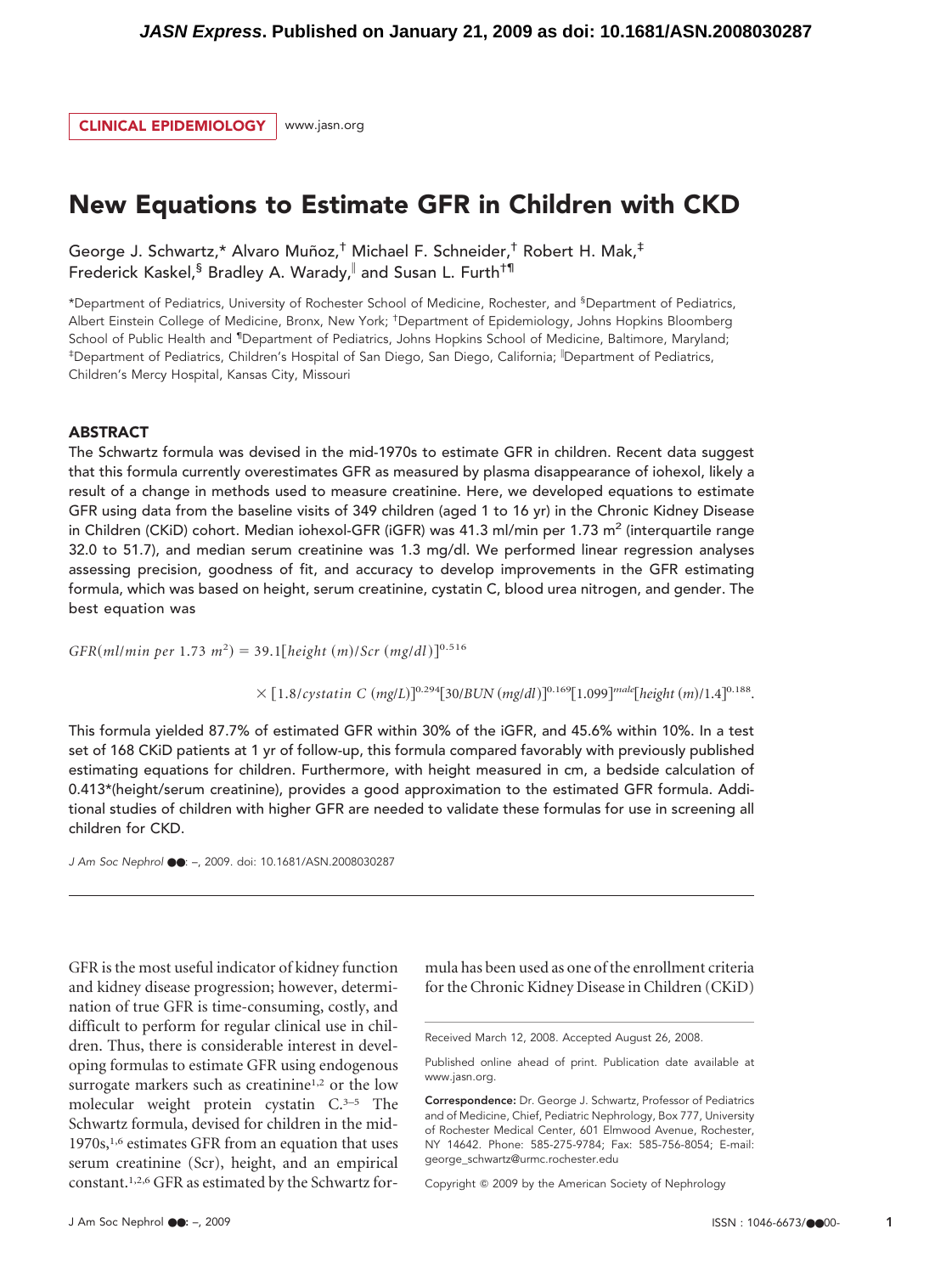|                         | Table 1. Baseline characteristics of 349 children of the |  |  |
|-------------------------|----------------------------------------------------------|--|--|
| CKiD study <sup>a</sup> |                                                          |  |  |

| Variable                                                      | Value               |
|---------------------------------------------------------------|---------------------|
| Male gender (%)                                               | 61                  |
| Race (%)                                                      |                     |
| white                                                         | 69                  |
| black                                                         | 15                  |
| other                                                         | 8                   |
| $>1$ race                                                     | 8                   |
| Hispanic ethnicity (%)                                        | 15                  |
| Tanner stage (%)                                              |                     |
| I                                                             | 60                  |
| $\mathsf{II}$                                                 | 11                  |
| $\mathbf{III}$                                                | 8                   |
| IV                                                            | 14                  |
| V                                                             | 7                   |
| CKD cause (%)                                                 |                     |
| GN diagnosis                                                  | 20                  |
| non-GN (genito-urinary, cystic, hereditary)                   | 73                  |
| non-GN other                                                  | 7                   |
| Age (yr; median [IQR])                                        | 10.8 (7.7 to 14.3)  |
| Height (m; median [IQR])                                      | 1.4 (1.2 to 1.6)    |
| Height percentile (median [IQR]) <sup>b</sup>                 | 22.8 (5.5 to 51.3)  |
| Weight (kg; median [IQR])                                     | 35.0 (23.6 to 53.0) |
| Weight percentile (median [IQR]) <sup>b</sup>                 | 45.3 (15.0 to 78.2) |
| BSA ( $m^2$ ; median $[1QR]$ )                                | 1.2 (0.9 to 1.5)    |
| BMI (kg/m <sup>2</sup> ; median [IQR])                        | 18.1 (16.2 to 21.6) |
| BMI percentile (median [IQR]) <sup>b</sup>                    | 64.4 (35.3 to 88.4) |
| Serum creatinine (mg/dl; median [IQR])                        | 1.3 (1.0 to 1.8)    |
| Height (m)/serum creatinine (mg/dl; median<br>[IOR]           | 1.0 (0.8 to 1.3)    |
| Cystatin C (mg/L; median [IQR])                               | 1.8 (1.5 to 2.3)    |
| BUN (mg/dl; median [IQR])                                     | 27.0 (22.0 to 38.0) |
| lohexol GFR (ml/min per 1.73 m <sup>2</sup> ; median<br>[IOR] | 41.3 (32.0 to 51.7) |

<sup>a</sup>GN, glomerulonephritis; IQR, interquartile range.

**bAge- and gender-specific percentiles using standard growth charts for US** children.

study, an National Institutes of Health–funded North American cohort study whose goal is to recruit children and adolescents with mild to moderate chronic kidney disease (CKD) and characterize progression and the effects of CKD on cardiovascular, growth, and behavioral indices.

We used iohexol plasma disappearance as a gold standard in measuring GFR (iGFR) on the basis of its success as such an agent in Scandinavian adults<sup>7,8</sup> and children,<sup>9,10</sup> as well as in our recently published pilot study.11 Iohexol is used as a safe, nonionic, low-osmolar contrast agent of molecular weight 821 Da (Omnipaque). It is not secreted, metabolized, or reabsorbed by the kidney,  $7,12,13$  and has  $\leq$ 2% plasma protein binding7,14 and nearly negligible extrarenal clearance.15–17

In our pilot study,<sup>11</sup> measured iGFR was compared with that estimated using the Schwartz formula,<sup>6</sup> and there was a substantial positive bias by the Schwartz formula. This overestimation of GFR has been attributed to the change in creatinine methods since the development of the original formula. The more recent enzymatic creatinine method results in lower determinations compared with the older Jaffe method, even when the latter was improved with a dialysis step and elimination of interfering samples.18 A more accurate estimate of GFR was crucial to the goals of the CKiD study, because iGFR was measured only biennially after the first two visits; therefore, an accurate assessment of GFR is needed during the annual study visits when iGFR is not measured.

Accordingly, a primary goal of CKiD was to develop a formula to estimate GFR using demographic variables and endogenous biochemical markers of renal function, including creatinine, cystatin C, and blood urea nitrogen (BUN). A secondary goal was to determine how well such a formula estimated GFR in the CKiD participants who had a second iGFR, with the idea that such an estimate might substitute for iGFR at visits where, by design, iGFR is not measured. A tertiary goal was to develop a formula that could be applied to the clinical treatment of

|                            | <b>Dependent Variable</b>       |           |                                      |           |  |  |  |  |
|----------------------------|---------------------------------|-----------|--------------------------------------|-----------|--|--|--|--|
| <b>Variables</b>           | <b>BSA-Unadjusted iGFR</b> b    |           | <b>BSA-Adjusted iGFR<sup>c</sup></b> |           |  |  |  |  |
|                            | Regression Coefficient $\pm$ SE | $R^2$ (%) | Regression Coefficient $\pm$ SE      | $R^2$ (%) |  |  |  |  |
| Markers of body size       |                                 |           |                                      |           |  |  |  |  |
| male gender                | $0.034 \pm 0.059$               | 0.1       | $0.035 \pm 0.039$                    | 0.2       |  |  |  |  |
| age (yr)                   | $0.621 \pm 0.042$               | 38.7      | $-0.007 \pm 0.035$                   | < 0.1     |  |  |  |  |
| weight (kg)                | $0.725 \pm 0.034$               | 57.4      | $0.055 \pm 0.034$                    | 0.8       |  |  |  |  |
| height (m)                 | $1.870 \pm 0.102$               | 49.0      | $0.075 \pm 0.094$                    | 0.2       |  |  |  |  |
| BSA $(m2)$                 | $1.074 \pm 0.050$               | 56.9      | $0.074 \pm 0.050$                    | 0.6       |  |  |  |  |
| Markers of kidney function |                                 |           |                                      |           |  |  |  |  |
| 1/serum creatinine (mg/dl) | $0.138 \pm 0.066$               | 1.2       | $0.545 \pm 0.033$                    | 44.4      |  |  |  |  |
| height (m)/Scr (mg/dl)     | $0.748 \pm 0.067$               | 26.3      | $0.775 \pm 0.031$                    | 65.0      |  |  |  |  |
| 1/cystatin C (mg/L)        | $0.745 \pm 0.083$               | 18.9      | $0.777 \pm 0.044$                    | 47.3      |  |  |  |  |
| $1/BUN$ (mg/dl)            | $0.539 \pm 0.060$               | 18.9      | $0.510 \pm 0.034$                    | 39.0      |  |  |  |  |

Table 2. Values from univariate linear regression models used to determine the predictability of BSA-unadjusted and BSA-adjusted iGFR for 349 children<sup>a</sup>

<sup>a</sup> All variables except gender in natural logarithmic scale.

 $b$ BSA-unadjusted iGFR = infusion/total area.

 ${}^c$ BSA-adjusted iGFR = (infusion/total area)  $\times$  (1.73/BSA).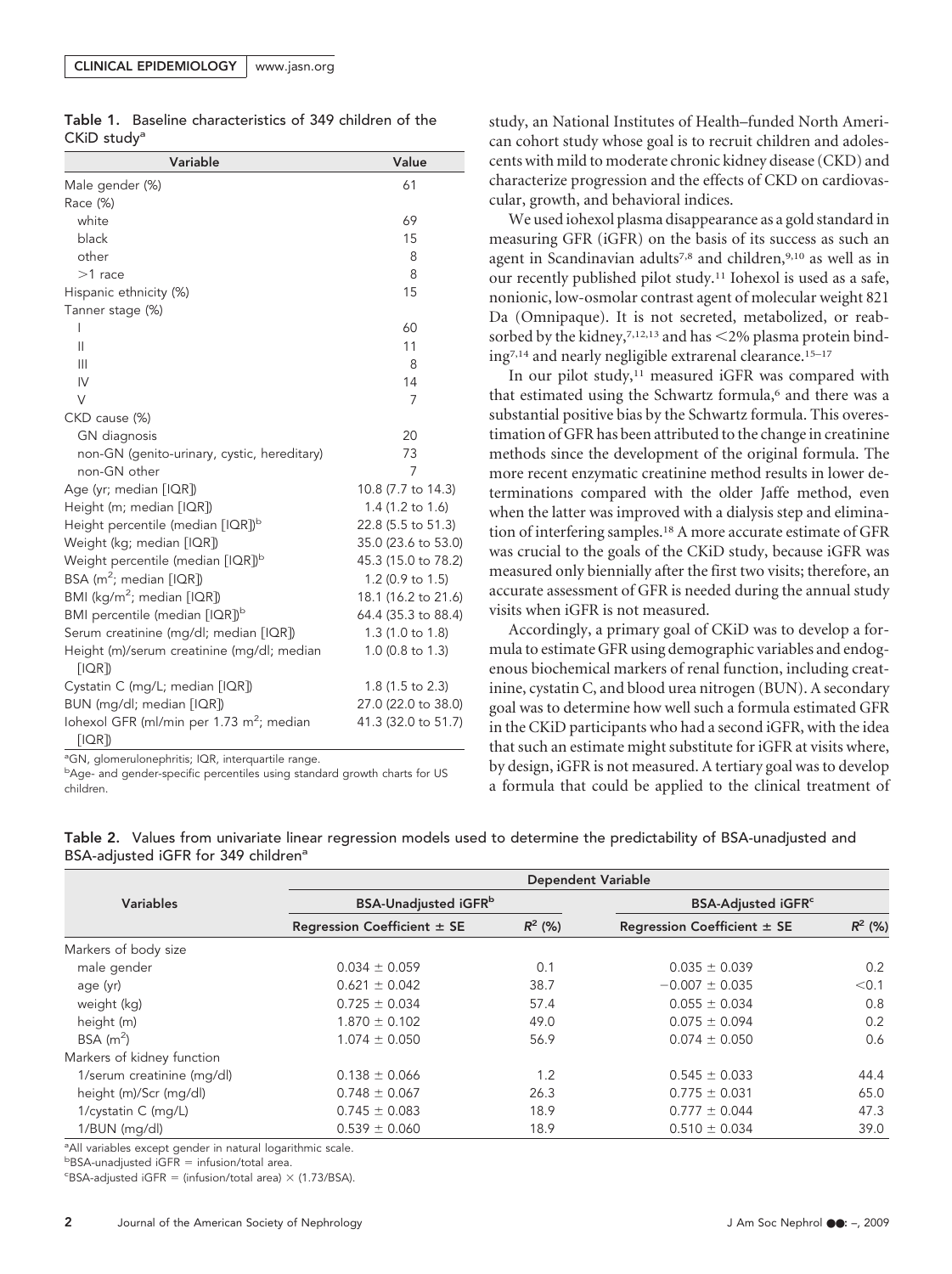children with CKD and to generate in clinical laboratories an estimated GFR (eGFR) from endogenous serum markers.

## RESULTS

## Characteristics of Study Population

Of the 349 children studied, 61% were male, 69% were white, 15% were black, 79% were Tanner stages I through III, and only 20% had a form of glomerulonephritis (Table 1). The median age was 10.8 yr. Body habitus showed notable growth retardation, in that the median age- and gender-specific height percentile was 22.8 compared with the median age- and gender-specific weight percentile of 45.3. The median values of biochemical predictors of kidney function were 1.3 mg/dl, 1.8 mg/L, and 27 mg/dl for Scr, cystatin C, and BUN, respectively. The median iGFR was 41.3 ml/min per  $1.73 \text{ m}^2$  with an interquartile range from 32.0 to 51.7. Ninety-five percent of theiGFR valueswere between 21.1 and 75.9 ml/min per 1.73 m<sup>2</sup>, indicating that the distribution was positively skewed. Fewer than 10% had nephrotic-range proteinuria (urine protein-to-creatinine ratio  $>$  2.0), and the median serum albumin was 3.7: none had nephrotic syndrome.

## Univariate Linear Regression Analyses

We performed univariate analyses of body surface area (BSA) unadjusted iGFR on markers of body size and biochemical markers of kidney function (Table 2). BSA and weight had the highest  $R^2$  values (57.4 and 56.9%, respectively). Furthermore, the regression coefficient for log(BSA) was 1.074 (not statistically different from 1,  $P = 0.140$ ; therefore, the classical calibration to a BSA of 1.73  $m<sup>2</sup>$  corresponds to the residuals of the regression, and adjusting iGFR for BSA essentially removed the variability in GFR that was attributable to the high variation in body size in our pediatric population. After adjustment for BSA, none of the body size variables had any additional predictive power, and the ability of the endogenous kidney markers to explain the variability of individuals of similar body sizes substantially increased (Table 2). Specifically, height/Scr, as previously shown by Schwartz *et al.*<sup>1</sup> explained the greatest proportion of the variability ( $R^2 = 65.0\%$ ) in iGFR when compared with the reciprocals of Scr ( $R^2 = 44.4\%$ ), cystatin C ( $R^2$  $=$  47.3%), and BUN ( $R^2$  = 39.0%).

Figures 1 through 3 show the scatter plots (in logarithmic scale) of iGFR *versus* height/Scr, 1.8/cystatin C, and 30/BUN, respectively. The relationships between iGFR and each of these biochemical markers were appropriately described by regression lines, because there was good agreement with nonparametric splines depicted by dashed curves in the figures.

#### Model-Based eGFR Formulas

Table 3 shows the regression analyses using the overall mean as the estimate for all individuals (*i.e.*, no model) to the model using height/Scr, cystatin C, BUN, gender, and height (model III). When no model was used, the square root of the mean square error (0.351) was simply the SD of the 349 eGFR values



Figure 1. Analysis of log-transformed height/Scr and iGFR, showing that 65.0% of the variation in log(iGFR) can be explained by log(height/Scr). Regression line and nonparametric spline depicted by dashed curve are superimposed.



Figure 2. Analysis of log-transformed 1.8/cystatin C and iGFR, showing that 47.3% of the variation in log(iGFR) can be explained by the reciprocal of cystatin C. Regression line and nonparametric spline depicted by dashed curve are superimposed.

in the logarithmic scale. The updated Schwartz formula corresponds to the particular case of imposing the exponent of height/Scr to be 1, resulting in the equation

$$
eGFR = 41.3[height/Scr],
$$

which yielded 79.4% of estimated GFR values within 30% of the measured iGFR. If height were reported in cm instead of meters, then this updated Schwartz formula would be

$$
eGFR = 0.413[height/Scr],
$$

showing a 25% reduction from the previous 0.55 generated by the Jaffe-based Scr measurements, in keeping with the approximate reduction in apparent concentration by isotope dilution mass spectroscopy–referenced enzymatic creatinine determinations.1,6 Figure 1 indicates that the exponent of 1 of height/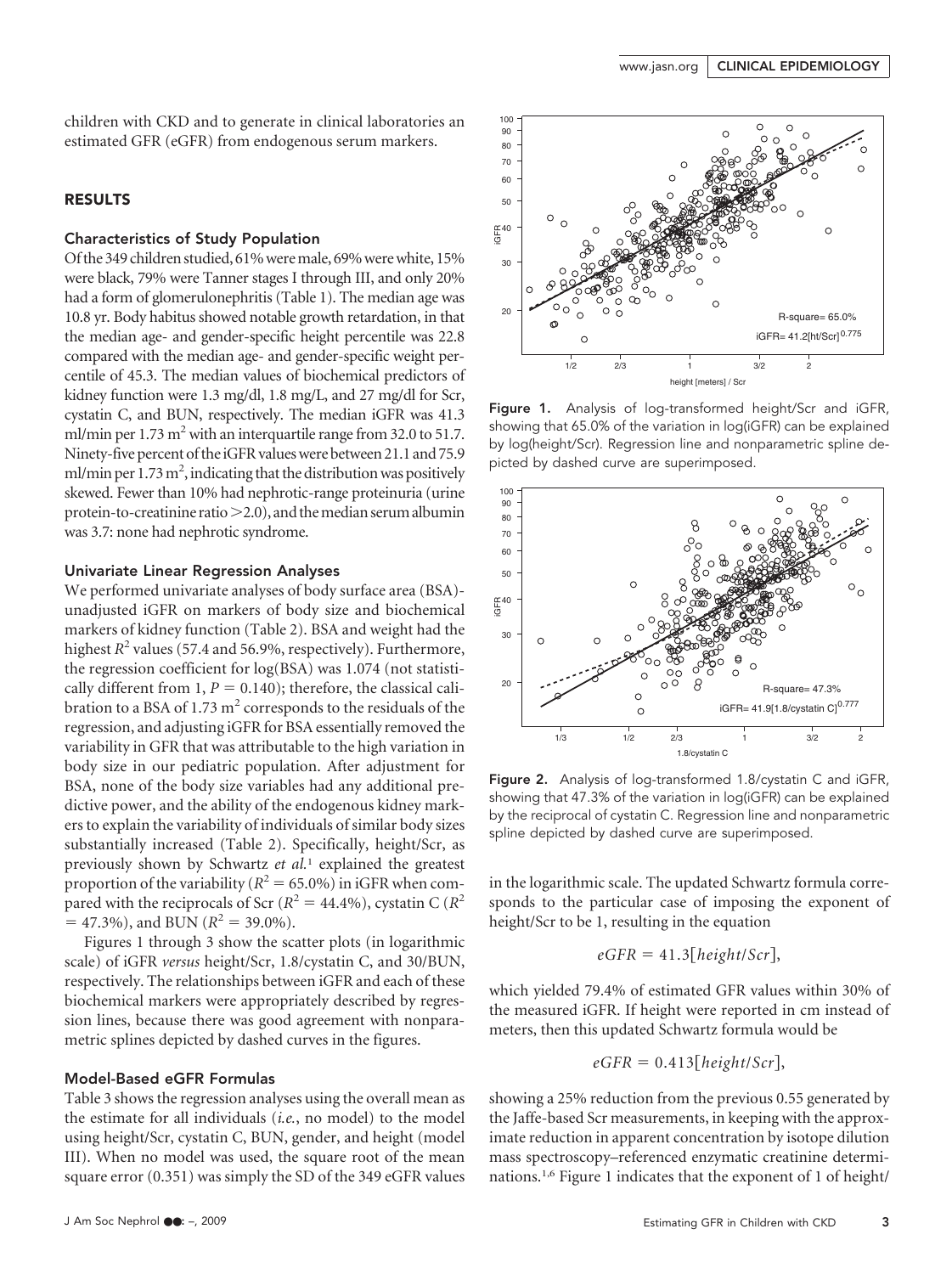

Figure 3. Analysis of log-transformed 30/BUN and iGFR showing that 39.0% of the variation in log(iGFR) can be explained by the reciprocal of BUN concentration. Regression line and nonparametric spline depicted by dashed curve are superimposed.

Scr in the updated Schwartz formula is not correct, because the estimate of the exponent was 0.775, significantly lower than 1. Models IA, IB, and IC in Table 3 show the three bivariate models with each of the three pairs of biochemical markers. Adding cystatin C or BUN to a model with height/Scr improved the *R*<sup>2</sup> to approximately 69%. Model IC, which included only cystatin C and BUN, did not perform as well. When all three variables were incorporated into model II, root mean square error decreased to 0.185. We then tested whether there was any additional predictive power of gender, age, weight, height, BSA, Tanner stage, race, and body mass index. We found that the addition of gender and height (alone) significantly improved the eGFR. This model III,

$$
eGFR = 39.1[height/Scr]^{0.516}[1.8/cystatin C]^{0.294}
$$

$$
\times [30/BUN]^{0.169}[1.099]^{male}[height/1.4]^{0.188},
$$

showed  $R^2$  of 75.2% with root mean square error down to 0.176, resulting in 87.7 and 45.6% of the eGFR values falling within 30 and 10%, respectively, of the measured iGFR. To assess the goodness of fit of the lognormal model [*i.e.*, log(iGFR) as a Gaussian variate], we allowed model III to have residual error distributed as a generalized gamma variate and found that the shape parameter was  $-0.0098$  (95% confidence interval  $-0.23$  to 0.21), consistent with the lognormal model being appropriate to describe the distribution of iGFR as it corresponds to the case of the shape parameter being equal to  $0.19$ 

#### Comparison with Other GFR Prediction Equations

We examined two creatinine-based, two cystatin C– based, and two creatinine- and cystatin C– based prediction equations using published coefficients as well as coefficients derived from the CKiD training data set of 349 children (Table 4). In general, the model coefficients of the previously published formulas were different from those obtained using the CKiD data. This could be due to differing methods of measuring GFR, creatinine, or cystatin C or to CKiD's focus on children with lower levels of GFR.

## Application to the Visit 2 Testing Data Set

All formulas shown in Table 4 and model III from Table 3 were used to obtain eGFR for the 168 participants whose iGFR was again measured at visit 2, which was scheduled to occur 1 yr after the baseline visit. Table 5 shows the mean and SD of eGFR as well as the bias, 95% limits of agreement, correlation, and the percentage of eGFR values within 30 and 10% of the measured iGFR values.

The Counahan<sup>2</sup> and updated Schwartz formulas performed comparably and adequately, with absolute bias 2 ml/min per  $1.73 \text{ m}^2$  and correlation of 0.84. The creatinine- and cystatin C– based formulas outperformed the single endogenous marker formulas, especially when using the coefficients based on the CKiD data. The Bouvet<sup>20</sup> and Zapitelli<sup>21</sup> formulas based on the CKiD data had an absolute bias of approximately 2 ml/min per  $1.73 \text{ m}^2$  and correlation of 0.86, and approximately 81 and 38% of eGFR values were within 30 and 10%, respectively, of iGFR values; however, using the published coefficients,20,21 there was more imprecision and less accuracy. When model III was applied, the precision was better (limits of agreement range under 30), and 83 and 41% of eGFR values were within 30 and 10%, respectively, of measured iGFR values. Figure 4 depicts the Bland-Altman plot of eGFR values using model III and iGFR values showing a strong correlation  $(r = 0.88)$  with a small bias of  $-2.23$  ml/min per 1.73 m<sup>2</sup> and a significantly lower SD of the eGFR values, as they correspond to the mean values of the GFR for a given constellation of the predictors (*i.e.*, the eGFR values do not incorporate the error of the regression coefficients or the residual error of the regression model).

## **DISCUSSION**

Generation of formulas using endogenous serum substrates to estimate GFR is useful in clinical medicine in view of the need to adjust the dosage of nephrotoxic medication in the setting of CKD to prevent further kidney damage. Furthermore, in the CKiD study, GFR is measured directly using disappearance curves of iohexol at the first visit and at all even visits (2, 4, 6, *etc.*), but endogenous biochemical markers are measured at all visits. The use of the estimating equations at the odd visits will provide a means to have comparable data on GFR at all visits and thus increase the power of the study to describe the trajectories of the GFR decline. Indeed, well-established methods of multiple imputation should be implemented to account appropriately for the imprecision of the estimation at the odd visits.

Endogenous creatinine clearance has been widely used to measure GFR, but this measurement is affected by inaccuracies in quantitatively collecting urine and by the renal tubular secretion of creatinine, which would falsely elevate the apparent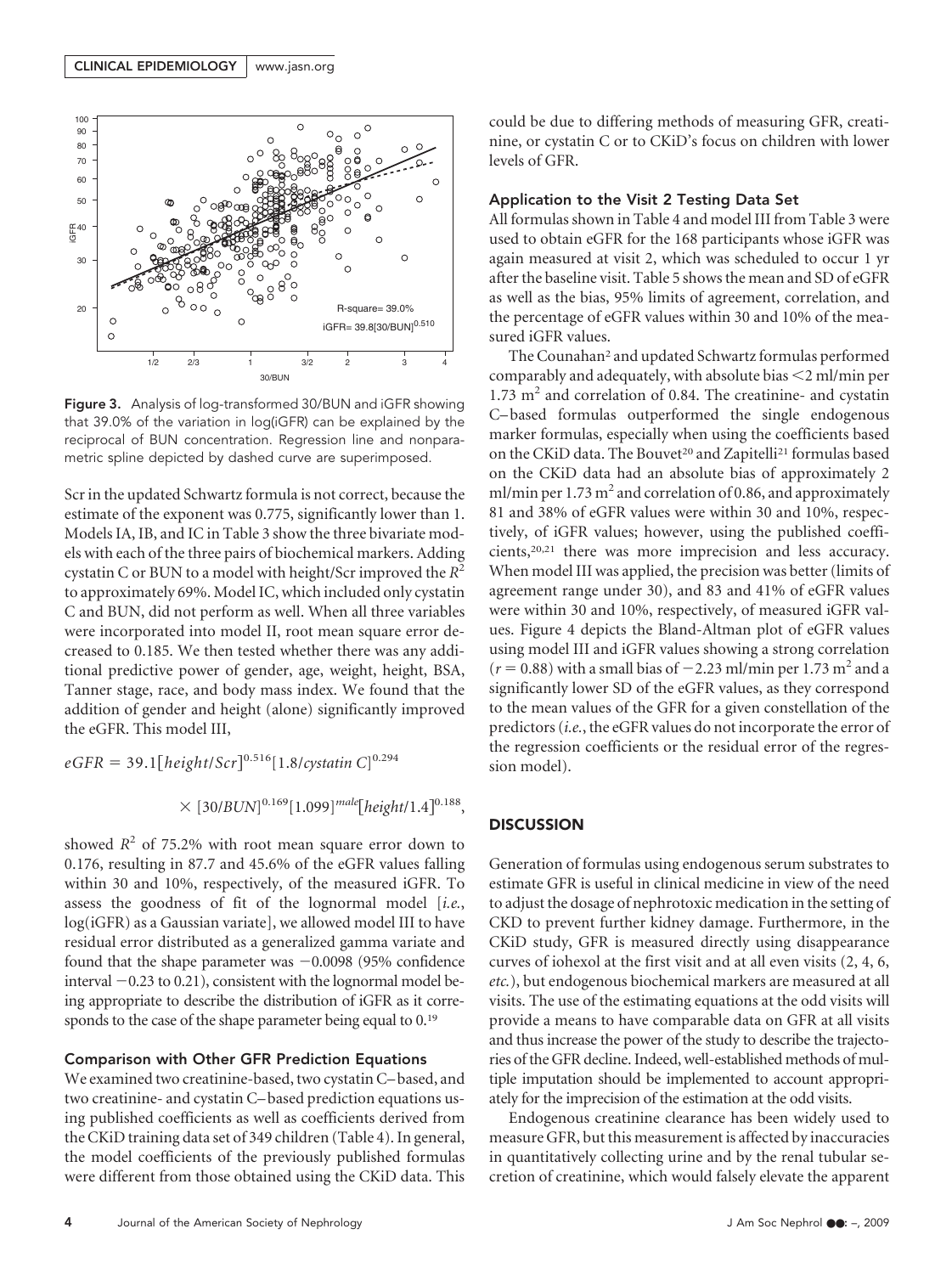|                  |                |                   |                   |                    |                   | eGFR= a [height/Scr] <sup>b</sup> [1.8/Cystatin C] <sup>c</sup> [30/BUN] <sup>d</sup> [e <sup>male</sup> ] [height/1.4]' |             |      |                         |                         |
|------------------|----------------|-------------------|-------------------|--------------------|-------------------|--------------------------------------------------------------------------------------------------------------------------|-------------|------|-------------------------|-------------------------|
| Model            | ā              | ء                 |                   |                    | ¢                 |                                                                                                                          |             |      | % of eGFR<br>within 30% | % of eGFR<br>within 10% |
|                  |                |                   |                   |                    |                   |                                                                                                                          | <b>RMSE</b> | (%)  | of iGFR                 | of iGFR                 |
| Vone             | $41.0 \pm 0.8$ |                   |                   |                    |                   |                                                                                                                          | 0.351       | O.O  | 52.2                    | 20.3                    |
| Jpdated Schwartz | $41.3 \pm 0.5$ |                   |                   |                    |                   |                                                                                                                          | 0.223       | 59.6 | 79.4                    | 37.0                    |
|                  | 41.6 $\pm$ 0.4 | $0.599 \pm 0.038$ | $0.317 \pm 0.044$ |                    |                   |                                                                                                                          | 0.194       | 69.4 | 84.0                    | 38.4                    |
|                  | $40.7 \pm 0.4$ | $0.640 \pm 0.035$ |                   | $0.202 = 0.030$    |                   |                                                                                                                          | 0.196       | 69.1 | 83.7                    | 38.4                    |
|                  | $40.9 \pm 0.5$ |                   | $0.569 \pm 0.045$ | $= 0.032$<br>0.313 |                   |                                                                                                                          | 0.226       | 58.6 | 78.2                    | 35.0                    |
|                  | $41.1 \pm 0.4$ | $0.510 \pm 0.039$ | $0.272 \pm 0.043$ | $0.171 \pm 0.029$  |                   |                                                                                                                          | 0.185       | 723  | 86.3                    | 38.7                    |
|                  | $39.1 \pm 0.6$ | $0.516 \pm 0.037$ | $0.294 \pm 0.041$ | $0.169 \pm 0.027$  | $1.099 \pm 0.021$ | $0.188 \pm 0.048$                                                                                                        | 0.176       | 75.2 | 87.7                    | 45.6                    |

GFR.22,23 Moreover, there are methodologic interferences in the measurement of the true concentration of creatinine, 6,23,24 and there is a lack of availability of pediatric creatinine serum standards referenced to an isotope dilution mass spectrometry method.25 In the CKiD study, the largest prospective cohort study of CKD in children in North America, we have generated a new eGFR formula, based on an enzymatic creatinine method. The most widely used estimate of GFR is the original Schwartz formula, which was generated from a highly significant correlation between GFR and k\*height/Scr.1,6 The current analysis of all of the variables in the CKiD population shows that height/Scr still provides the best correlation with iGFR ( *R* 2  $= 65.0\%$ ; see Figure 1), indicating that a parameter of body habitus along with Scr provides a useful measure of kidney function. Whereas the reciprocal of cystatin C showed a somewhat weaker correlation with iGFR  $(R^2 = 47.3\%$ ; see Figure 2), the addition of both cystatin C and BUN to the height/Scr equation (model II) substantially improved the eGFR (Table 3). When all three variables were incorporated into a genderbased equation with an added coefficient for height alone (model III), there was further improvement in root mean square error (0.176) and *R* <sup>2</sup> (75.2%), and 88 and 46% of the estimates fell within 30 and 10%, respectively, of iGFR values, which is quite comparable to the best equations developed for adults; however, previous studies showed that the adult GFR estimating formulas derived from Cockcroft-Gault and the Modification of Diet in Renal Disease (MDRD) are not useful for children.26

Two recent studies estimated GFR in children with higher GFR using equations including both Scr and cystatin C.<sup>20,21</sup> We subjected the CKiD data to the models reported by Bouvet *et al.*<sup>20</sup> and Zappitelli *et al.*<sup>21</sup> Whereas these equations with their published coefficients did not perform optimally in our test data set, after correction of their coefficients to the CKiD data, their precision and accuracy were only slightly lower than our model III formula (Table 5).We cannot explain why their original equations did not perform well in our test data set, but differences in GFR level and methods of measuring GFR, cystatin C, and creatinine probably necessitated correcting their coefficients to the CKiD data to optimize performance.

The formulas proposed here to estimate GFR using easily obtained biochemical markers have been developed in a group of children with mild to moderate CKD. A number of limitations preclude rapid generalization of this formula to the general pediatric population for estimation of GFR. Our population with moderate CKD has a median height percentile of 22.8%. Although we collected no direct measures of muscle mass in the CKiD study, we have evidence of delayed puberty compared with normal children. The relationship between eGFR and the biochemical markers may be different in this population than in a population with more normal kidney function and without poor skeletal growth.

Similarly, although we did not observe in our population a change in formula with puberty, other populations with more normal body habitus should be examined to evaluate eGFR coef-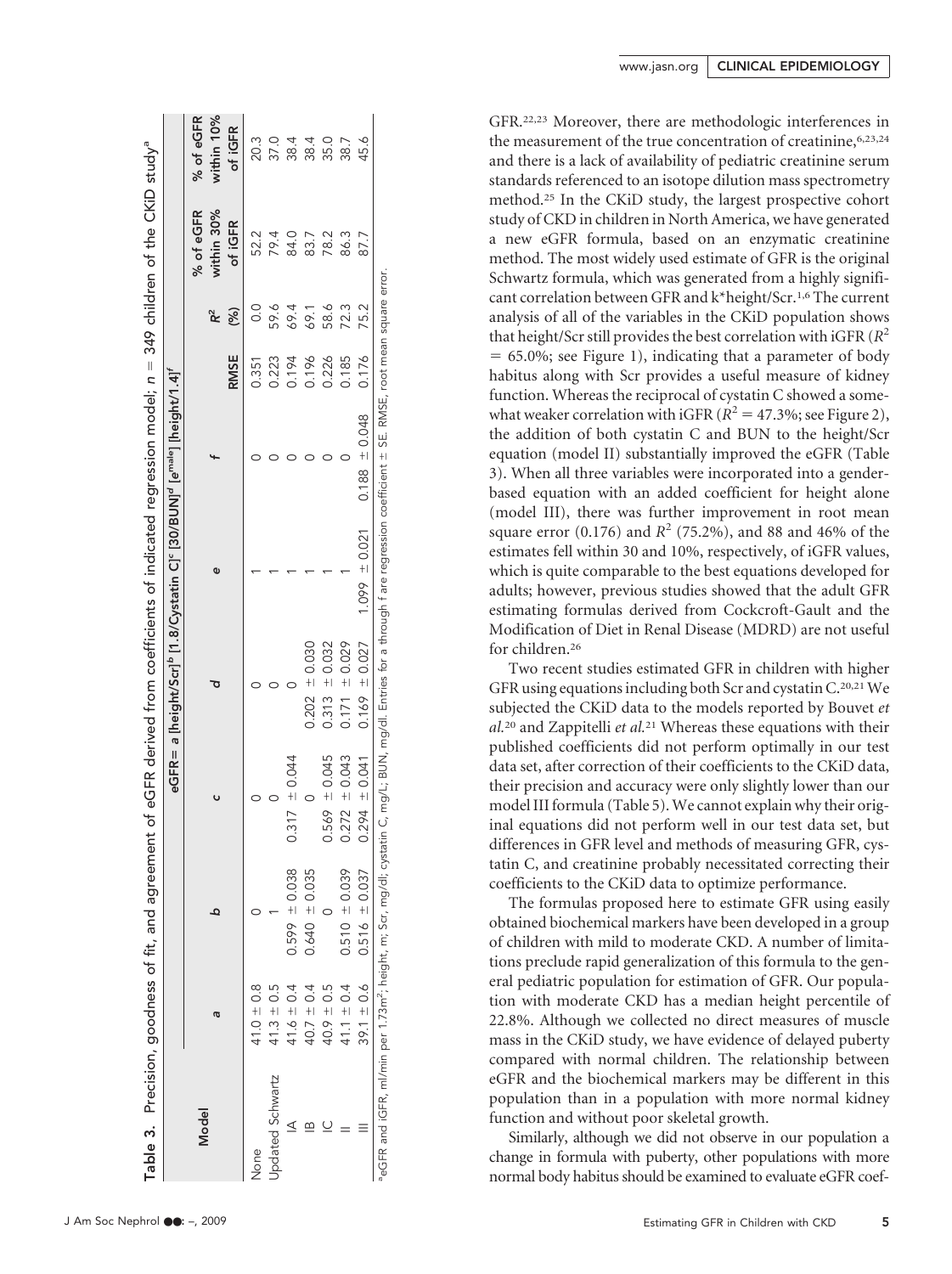| Model                                 | Data<br>Source | N   | Ageb                     | Agent          | GFR <sup>b</sup>      | <b>Equation for eGFR</b>                                                                                                  |
|---------------------------------------|----------------|-----|--------------------------|----------------|-----------------------|---------------------------------------------------------------------------------------------------------------------------|
| Scr-based formulas                    |                |     |                          |                |                       |                                                                                                                           |
| Counahan et al. <sup>2</sup>          | Original       | 108 | 0.2 to 14<br>$(n = 103)$ | $51$ Cr-EDTA   | 4 to 200              | 43.00[height/Scr]                                                                                                         |
|                                       | <b>CKiD</b>    | 349 | 1.2 to 17.1              | Iohexol        | 16 to 93              | 41.30[height/Scr]                                                                                                         |
| Leger et $al.^{35}$                   | Original       | 97  | 0.8 to 21                | $51$ Cr-EDTA   | 97 (31 to 200)        | $0.641[weight/Scr] + 16.063[height^{2}/Scr]$                                                                              |
|                                       | <b>CKiD</b>    | 349 | 1.2 to 17.1              | Iohexol        | 44 (16 to 93)         | $0.542$ [weight/Scr] + 9.948[height <sup>2</sup> /Scr]                                                                    |
| Cystatin C-based                      |                |     |                          |                |                       |                                                                                                                           |
| formulas                              |                |     |                          |                |                       |                                                                                                                           |
| Filler et al. <sup>36</sup>           | Original       | 536 | $11.2 \pm 4.5$           | $99m$ Tc-DTPA  | $103 \pm 41$          | 91.62[1/CysC] <sup>1.123</sup>                                                                                            |
|                                       | <b>CKiD</b>    | 349 | $10.6 \pm 4.2$           | Iohexol        | $44 \pm 15$           | 66.22 [1/ CysC ] <sup>0.777</sup>                                                                                         |
| Grubb et al. <sup>27</sup>            | Original       | 536 | $<$ 18 (n = 85)          | <b>lohexol</b> | 113, 99, $63^{\circ}$ | 84.69 $[1/C$ ysC $]$ <sup>1.680</sup> $[1.384$ <sup>1(age &lt; 14)</sup> ]                                                |
|                                       | <b>CKiD</b>    | 349 | $<$ 18                   | Iohexol        | 41, 42, $NAc$         | 68.06 $[1/C$ ysC $]^{0.781}$ $[0.966$ <sup>1(age &lt; 14)</sup> $]$                                                       |
| Scr- and cystatin C-based<br>formulas |                |     |                          |                |                       |                                                                                                                           |
| Bouvet et al. <sup>20</sup>           | Original       | 100 | 1.4 to 22.8              | $51$ Cr-EDTA   | 95 (18 to 200)        | 63.2[1.2/CysC] <sup>0.56</sup> [(96/88.4)/<br>(Scr)] <sup>0.35</sup> [weight/45] <sup>0.30</sup> [age/14] <sup>0.40</sup> |
|                                       | <b>CKiD</b>    | 349 | 1.2 to 17.1              | Iohexol        | 44 (16 to 93)         | 46.1[1.2/CysC] <sup>0.33</sup> [(96/88.4)/<br>(Scr)] <sup>0.55</sup> [weight/45] <sup>0.77</sup> [age/14] <sup>0.17</sup> |
| Zappitelli et al. <sup>21</sup>       | Original       | 103 | $12.7 \pm 4.7$           | lothalamate    | $74 \pm 36$           | 43.82[1/CysC] <sup>0.635</sup> [1/Scr] <sup>0.547</sup> [1.35height]                                                      |
|                                       | <b>CKiD</b>    | 349 | $10.6 \pm 4.2$           | lohexol        | $44 \pm 15$           | 25.38 [1/CvsC] <sup>0.331</sup> [1/Scr] <sup>0.602</sup> [1.88 <sup>height</sup> ]                                        |

Table 4. Comparison of GFR prediction equations using published coefficients and coefficients derived from training data set of 349 children of the CKiD study<sup>a</sup>

ªGFR, ml/min per 1.73 m<sup>2</sup>; eGFR, ml/min per 1.73 m<sup>2</sup>, except Leger's and Bouvet's in ml/min; height, m; Scr, mg/dl; CysC, cystatin C, mg/L; weight, kg. b Descriptive statistics (*e.g.*, range, mean SD) for CKiD sample are those reported in the original publications.  $\textdegree$ Medians for age <14, 14 to <18,  $\geq$ 18 yr.

Table 5. Application of published and CKiD prediction equations to testing data set of 168 children of the CKiD study at first follow-up visit with iGFR 40.47  $\pm$  16.10 ml/min per 1.73 m<sup>2</sup>

| <b>Model</b>                    | Data<br>Source    | $e$ GFR <sup>a</sup> | <b>Bias</b> b | 95% LOA <sup>c</sup> | Correlation | % of eGFR<br>within 30%<br>of iGFR | % of eGFR<br>within 10%<br>of iGFR |
|---------------------------------|-------------------|----------------------|---------------|----------------------|-------------|------------------------------------|------------------------------------|
| Scr-based formulas              |                   |                      |               |                      |             |                                    |                                    |
| Counahan et al. <sup>2</sup>    | Original          | $40.32 \pm 17.01$    | $-0.15$       | $-18.5, 18.2$        | 0.84        | 71                                 | 32                                 |
|                                 | CKiD <sup>d</sup> | $38.73 \pm 16.34$    | $-1.75$       | $-19.7, 16.2$        | 0.84        | 73                                 | 26                                 |
| Leger et al. <sup>35</sup>      | Original          | $54.37 \pm 25.39$    | 13.90         | $-17.7, 45.5$        | 0.79        | 45                                 | 13                                 |
|                                 | <b>CKiD</b>       | $38.95 \pm 18.06$    | $-1.52$       | $-23.3, 20.2$        | 0.79        | 71                                 | 29                                 |
| Cystatin C-based<br>formulas    |                   |                      |               |                      |             |                                    |                                    |
| Filler et al. <sup>36</sup>     | Original          | $42.46 \pm 18.00$    | 1.99          | $-20.6, 24.6$        | 0.78        | 65                                 | 26                                 |
|                                 | <b>CKiD</b>       | $38.18 \pm 11.21$    | $-2.30$       | $-22.5, 17.9$        | 0.77        | 72                                 | 37                                 |
| Grubb et al. <sup>27</sup>      | Original          | $35.45 \pm 22.47$    | $-5.02$       | $-33.0, 22.9$        | 0.78        | 43                                 | 14                                 |
|                                 | <b>CKiD</b>       | $38.28 \pm 11.34$    | $-2.19$       | $-22.6, 18.2$        | 0.76        | 72                                 | 33                                 |
| Scr and cystatin C-based        |                   |                      |               |                      |             |                                    |                                    |
| formulas                        |                   |                      |               |                      |             |                                    |                                    |
| Bouvet et al. <sup>20</sup>     | Original          | $51.50 \pm 18.70$    | 11.03         | $-11.1, 33.1$        | 0.80        | 48                                 | 15                                 |
|                                 | <b>CKiD</b>       | $38.31 \pm 13.26$    | $-2.17$       | $-18.1, 13.8$        | 0.86        | 80                                 | 38                                 |
| Zappitelli et al. <sup>21</sup> | Original          | $34.86 \pm 15.65$    | $-5.61$       | $-22.3, 11.1$        | 0.86        | 65                                 | 32                                 |
|                                 | <b>CKiD</b>       | $38.27 \pm 13.43$    | $-2.20$       | $-17.8, 13.4$        | 0.87        | 82                                 | 38                                 |
| CKiD equation III <sup>e</sup>  | <b>CKiD</b>       | $38.25 \pm 13.57$    | $-2.23$       | $-17.1, 12.7$        | 0.88        | 83                                 | 41                                 |

<sup>a</sup>eGFR, ml/min per 1.73 m<sup>2</sup>. LOA, limits of agreement.

 $b$ Bias = average of 168 (eGFR – iGFR) values, in ml/min per 1.73 m<sup>2</sup>.

 $-c95\%$  LOA = bias  $\pm$  1.96  $\times$  SD of (eGFR - iGFR).

<sup>e</sup>Equation III from Table 3: 39.1[ht/Scr]<sup>0.516</sup>[1.8/CysC]<sup>0.294</sup>[30/BUN]<sup>0.169</sup>[1.099<sup>male</sup>][ht/1.4]<sup>0.188</sup>.

ficients for adolescents. In our CKiD population, only 21% of the children were at Tanner stage IV or V, indicating that there was a very small proportion of fully developed adolescents in the study group. Examination of the estimating formulas in the children with Tanner stages IV through V failed to show substantial differences from the rest of the population (data not shown).

dUpdated Schwartz from Table 3.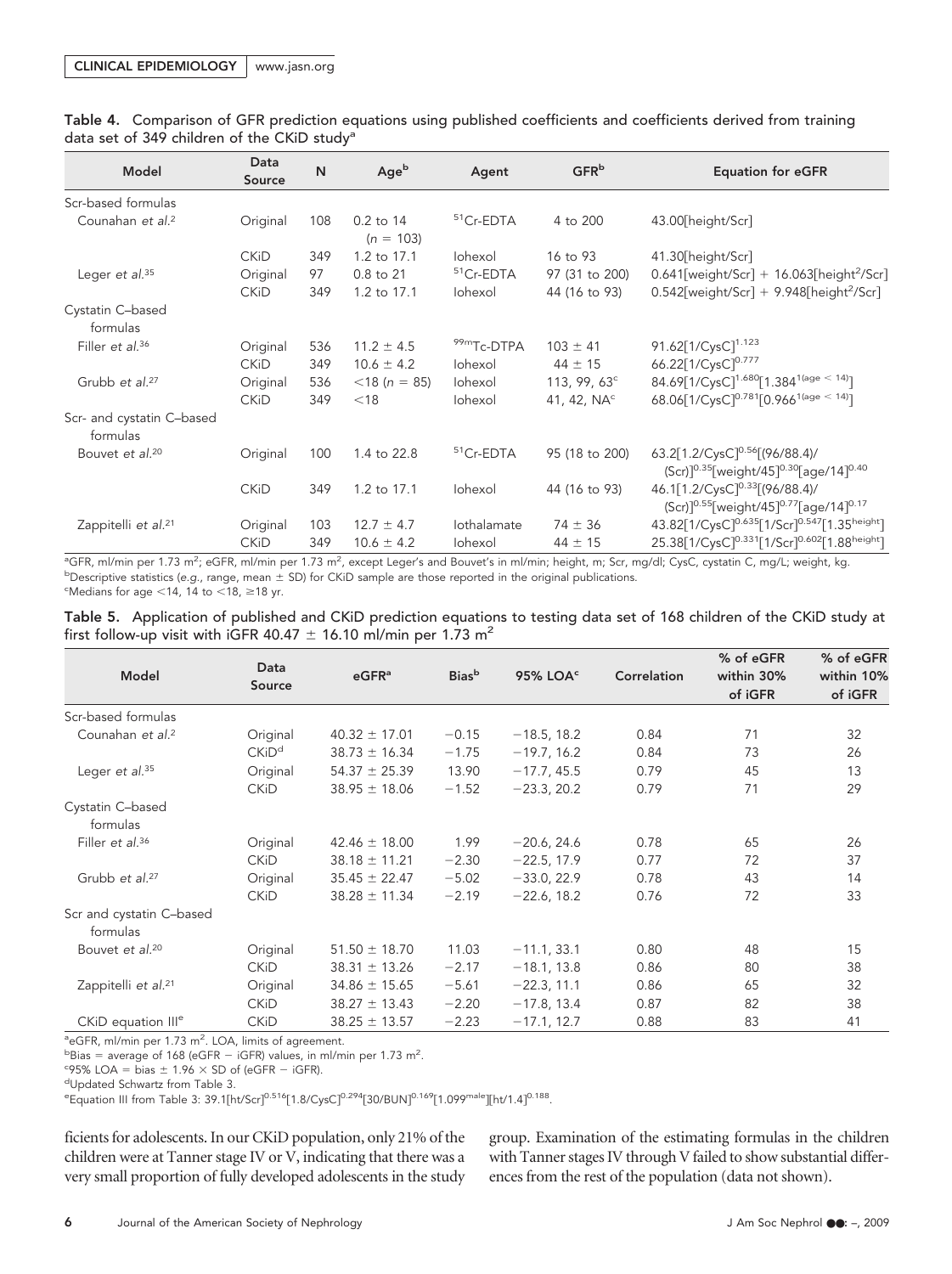

Figure 4. Bland-Altman plot of observed iGFR and model III eGFR in a testing data set of 168 individuals in the CKiD study.

In addition, the method of cystatin C measurement in our study, using the Dako kit, may differ from the Siemens Dade-Behring determination, which has been reported as perhaps the most precise measurement of cystatin C available. The cystatin C– based estimate formula from Grubb *et al.*<sup>27</sup> used the Dako kit as well, and this formula, regardless of whether adjusted for the CKiD training data set, did not perform well compared with our model III estimating equation.

With regard to other studies recently published using enzymatic creatinine method to estimate GFR *via* k[height/ Scr] and measuring true GFR with a reliable method, k values in children and girls older than 13 were 0.500,<sup>28</sup> 0.430,<sup>29</sup>  $0.470$ ,<sup>30</sup> and  $0.460$ ,<sup>31</sup> compared with the 0.413 determined in this study. Note also that each of these other studies included individuals with normal and near-normal renal function, whereas children in CKiD were selected on the basis of reduced GFR with the mean and median approximating 40 ml/min per 1.73 m<sup>2</sup>.

In sum, we have developed new formulas to estimate GFR in children with CKD. Precision and accuracy have been optimized by including in the equation endogenous Scr and cystatin C plus BUN, which explained 75.2% of the variability of iGFR, such that 87.7 and 45.5% of all eGFR values were within 30 and 10%, respectively, of simultaneously measured iGFR values. Such formulas performed well in a test group of individuals who had a second iGFR measurement. For the clinician who provides the height of the child, our equations can estimate GFR from the standard chemistry panel, similar to what is provided for adults using the MDRD equation at most clinical chemistry laboratories. We believe that these formulas are useful in the range of GFR from 15 to 75 ml/min per 1.73 m<sup>2</sup>, but they have not been tested to estimate GFR in children with higher kidney function. Further study of children and adolescents with more normal kidney function will enhance the use of the formulas for use with most children and particularly those with mild CKD.

## CONCISE METHODS

#### Study Participants

The CKiD study was approved by research review boards at all participating sites in the United States and Canada. Eligible individuals were 1 to 16 yr of age with mild to moderate CKD, based on GFR estimates by the Schwartz formula1,6,32 in the range of 30 to 90 ml/min per 1.73  $m<sup>2</sup>$  at each local site. At the study visit, demographics, height, weight, and vital signs were determined. BSA was determined using the formula of Haycock *et al.*<sup>33</sup>

An intravenous line or butterfly needle was used to administer 5 ml of iohexol and was removed after the injection. A second intravenous line was saline-locked and used for obtaining blood samples. Of the 503 children with an initial study visit before February 2008, 349 (69%) had a successful iGFR determined from four time points (10, 30, 120, and 300 min after infusion of iohexol) and complete data available on height, Scr, BUN, and cystatin C. Baseline sera and the serum separator tubes were shipped at room temperature to the Central Biochemistry Laboratory based in Rochester, NY, and sera for cystatin C were batched and sent quarterly to the nephrology laboratory at Children's Mercy Hospital.

#### Studies and Assays

Before study blood was obtained for Scr, BUN, and cystatin C determinations, an aliquot was also obtained for HPLC determination of an iohexol blank. Scr (enzymatic) and BUN were analyzed centrally at the CKiD's laboratory at the University of Rochester (G.J.S.) on an Advia 2400 (Siemens Diagnostics, Tarrytown, NY); cystatin C was measured centrally at the Children's Mercy Hospital in Kansas (S. Hellerstein) by a turbidimetric assay (Cystatin C Kit K0071; DAKO SD, Copenhagen, Demark). In a separate study, we showed that the Siemens Bayer Advia creatinine measurement closely agreed with an HPLC method traceable to reference isotope dilution mass spectroscopy developed by the National Institute of Standards and Technology.34The method of GFR determination using the plasma disappearance of iohexol in a two-compartment system has been previously reported.11 Iohexol (Omnipaque) was provided by GE Healthcare, Amersham Division (Princeton, NJ). No serious adverse events were noted in  $>700$  studies.

#### Statistical Analysis

Nonparametric statistics (*e.g.*, median and interquartile range) were used to describe the demographics of the study population and the components used in the calculation of iGFR. Regression analyses were performed in three stages. The first stage explored the univariate associations between BSA-unadjusted GFR and various markers of body size. It turned out that BSA and weight had the highest *R*<sup>2</sup> values and, more important, that BSA had a regression coefficient not different from 1. Hence, not only does the classical BSA-adjusted GFR provide a calibration to  $1.73 \text{ m}^2$ , but also its logarithm corresponds to the residuals of the regression of log(GFR) on log(BSA). After this stage, we used these residuals (the GFR of individuals of similar body size) as the outcome to determine the multivariate predictability of a number of markers of kidney function (Scr, height/Scr, cystatin C and BUN). In the final stage, we determined whether other variables, in-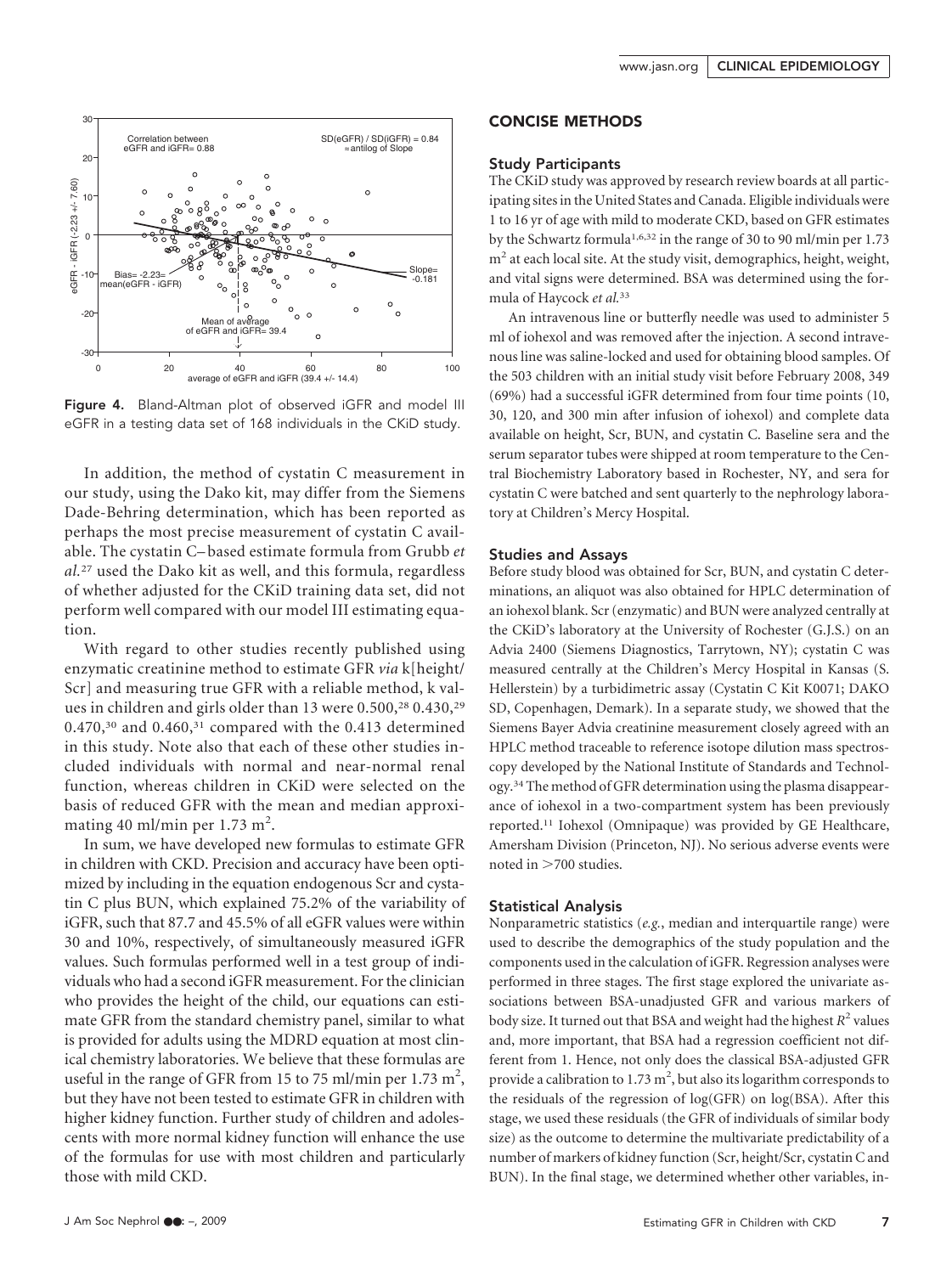#### CLINICAL EPIDEMIOLOGY | www.jasn.org

cluding gender, race, Tanner stage, CKD cause, and body mass index, provided any additional predictive information. We explored potential interactions between variables when there were both significant main effects and biologically plausible interactions; for example, we explored the potential interaction between gender and height/Scr and between pubertal stage and Scr.

We used standard regression techniques for Gaussian data to determine the coefficients of the GFR estimating equations after logarithmic transformation of the continuous variables. All continuous independent variables were centered at the median values when entered into regression models. In this way, the models' intercepts represent the expected value of GFR for the group of individuals with the constellation of predictors at the centering values (see the Results section).

The general regression model was of the form

$$
log(iGFR[ml/minper1.73m^2]) = log(a) + blog(X) + cZ + \varepsilon,
$$

where X is a constellation of continuous predictors examined in stage 2 of analyses (*e.g.*, height[m]/Scr[mg/dl], 1.8/cystatin C[mg/L], height[m]/1.4), Z is a constellation of categorical variables (*e.g.*, gender, race) examined in stage 3 of analyses, and  $\varepsilon$  follows a normal distribution with mean 0 and variance  $\sigma^2$  (where  $\sigma^2$  corresponds to the expected value of the mean square error); therefore, *a* represents the expected value of iGFR for the group whose values of the continuous predictors are at the median values of the study population (*e.g.*, height $[m]/\text{Scr}[mg/d]] = 1$ , cystatin  $C[mg/L] = 1.8$ , height $[m] = 1.4$ ) and whose categorical variables are at the reference categories (*e.g.*, female).

The eGFR,

$$
eGFR = a[X]^b[exp(c)]^{Z^-},
$$

was obtained by using the expected values of the regression coefficients (a, b, and c) along with specific values of the independent variables (X and Z) for each individual. To assess the properties of the estimating equations, we calculated (*1*) the root mean square error, which measures the unexplained variability of  $iGFR$ ; (2) the  $R<sup>2</sup>$ , which measures the percentage of the variability in iGFR explained by the predictors; (*3*) the correlation between the observed iGFR and eGFR; and (*4*) the percentage of eGFR values that were within 30 and 10% of the corresponding iGFR values calculated on the training sample (*i.e.*, the one used to develop the equations) and on a testing sample composed of the 168 participants whose iGFR was measured 1 yr after the baseline visit. In addition, we tested the appropriateness of the Gaussian distribution for log(iGFR) against the rich family provided by members of the generalized gamma distribution.<sup>19</sup>

#### Comparison with Published Estimating Equations

We compared the estimating equations generated using the CKiD data with published Scr-based estimating equations by Counahan *et* al.<sup>2</sup> and Leger et al.,<sup>35</sup> with cystatin C-based equations by Filler et al.<sup>36</sup> and Grubb *et al.*, <sup>27</sup> and with Scr- and cystatin C– based equations by Bouvet *et al.*<sup>20</sup> and Zapitelli *et al.*<sup>21</sup> using the originally published formulas and then by modifying the constants and coefficients in the published formulas after fitting them to the CKiD data. Applying each of these equations to the test group of 168 children, we determined the amount of bias from measured iGFR, 95% limits of agreement, correlation, and the percentage of estimates within 30 and 10% of measured iGFR.

#### ACKNOWLEDGMENTS

Data in this article were collected by the CKiD study with clinical coordinating centers (principal investigators) at Children's Mercy Hospital and the University of Missouri–Kansas City (Bradley Warady, MD) and Johns Hopkins School of Medicine (Susan Furth, MD, PhD), and data coordinating center at the Johns Hopkins Bloomberg School of Public Health (Alvaro Muñoz, PhD) with the Central Biochemistry Laboratory at the University of Rochester (George J. Schwartz, MD). The CKiD is funded by the National Institute of Diabetes and Digestive and Kidney Diseases, with additional funding from the National Institute of Neurologic Disorders and Stroke, the National Institute of Child Health and Human Development, and the National Heart, Lung, and Blood Institute (UO1-DK-66143, UO1-DK-66174, and UO1-DK-66116). The CKID web site is located at http://www.statepi.jhsph.edu/ckid.

We are grateful to GE Healthcare, Amersham Division, for providing the CKiD study with iohexol (Omnipaque) for the GFR measurements. We are indebted to Paula Maier for coordinating the central laboratory and tracking the blood samples and to Brian Erway and Dr. Tai Kwong for skillfully developing and maintaining the iohexol HPLC assay at the University of Rochester Medical Center.

#### **DISCLOSURES**

None.

## **REFERENCES**

- 1. Schwartz GJ, Haycock GB, Edelmann CM Jr, Spitzer A: A simple estimate of glomerular filtration rate in children derived from body length and plasma creatinine. *Pediatrics* 58: 259 –263, 1976
- 2. Counahan R, Chantler C, Ghazali S, Kirkwood B, Rose F, Barratt TM: Estimation of glomerular filtration rate from plasma creatinine concentration in children. *Arch Intern Med* 51: 875– 878, 1976
- 3. Ylinen EA, Ala-Houhala M, Harmoinen APT, Knip M: Cystatin C as a marker for glomerular filtration rate in pediatric patients. *Pediatr Nephrol* 13: 506 –509, 1999
- 4. Ambrose RT, Ketchum DF, Smith JW: Creatinine determined by "high-performance" liquid chromatography. *Clin Chem* 29: 256 –259, 1983
- 5. Filler G, Priem F, Lepage N, Sinha P, Vollmer I, Clark H, Keely E, Matzinger M, Akbari A, Althaus H, Jung K:  $\beta$ -Trace protein, cystatin C,  $\beta$ 2-microglobulin, and creatinine compared for detecting impaired glomerular filtration rates in children. *Clin Chem* 48: 729 –736, 2002
- 6. Schwartz GJ, Brion LP, Spitzer A: The use of plasma creatinine concentration for estimating glomerular filtration rate in infants, children, and adolescents. *Pediatr Clin North Am* 34: 571–590, 1987
- 7. Back SE, Krutzen E, Nilsson-Ehle P: Contrast media as markers for glomerular filtration: A pharmacokinetic comparison of four agents. *Scand J Clin Lab Invest* 48: 247–253, 1988